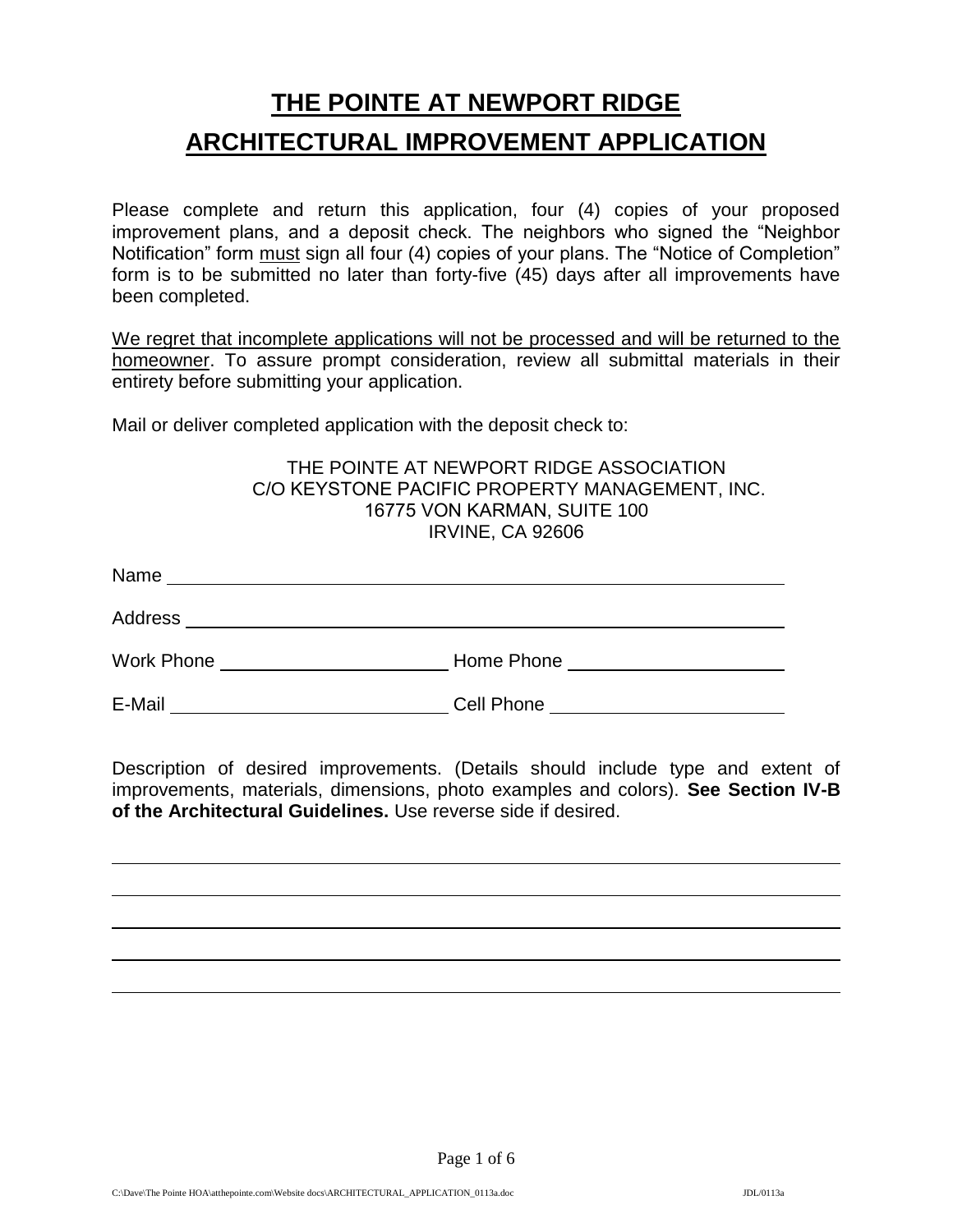## **EXTERIOR PAINTING REQUEST CHECKLIST**

| <b>Key Plan</b>         | #                                      |  |
|-------------------------|----------------------------------------|--|
| <b>Color Placement</b>  | Color Name and Number Attach Chip Here |  |
| Stucco/Body             |                                        |  |
| Accent                  |                                        |  |
| <b>Trim/Gutters</b>     |                                        |  |
| <b>Patio Structures</b> |                                        |  |
| Door/Shutter            |                                        |  |
| Gates                   |                                        |  |
| Wrought Iron            |                                        |  |
| Garage Door             |                                        |  |

## **I UNDERSTAND AND AGREE THAT:**

- 1. No work shall commence until written approval of the Architectural Committee has been received.
- 2. The "General Condition of Approval" in Section III of the Architectural Guidelines shall apply to any approval.
- 3. I hereby represent and warrant to the architectural Committee and the Association that the plans and specifications submitted in connection with this application do not violate any governing provision of law, including but not limited to, the Fair Employment and Housing Act (California Government Code Section 12900 et seq.) or a building code or other applicable law governing land use or public safety.
- 4. I shall indemnify, defend and hold the Architectural Committee, each of its members, the Association and each of its officers and directors, the Architect and Managing Agent and each of its officers and directors (collectively, the "Indemnitees"), free and harmless from and against any damage, liability, or cost (including reasonable attorneys' fees and costs of defense) (collectively, "Claims") related to or arising in connection with this architectural application and the construction/installation of the improvements described herein, except to the extent such Claims are attributable to the negligence or willful misconduct of the Indemnitees."

Signature: \_

HOMEOWNER DATE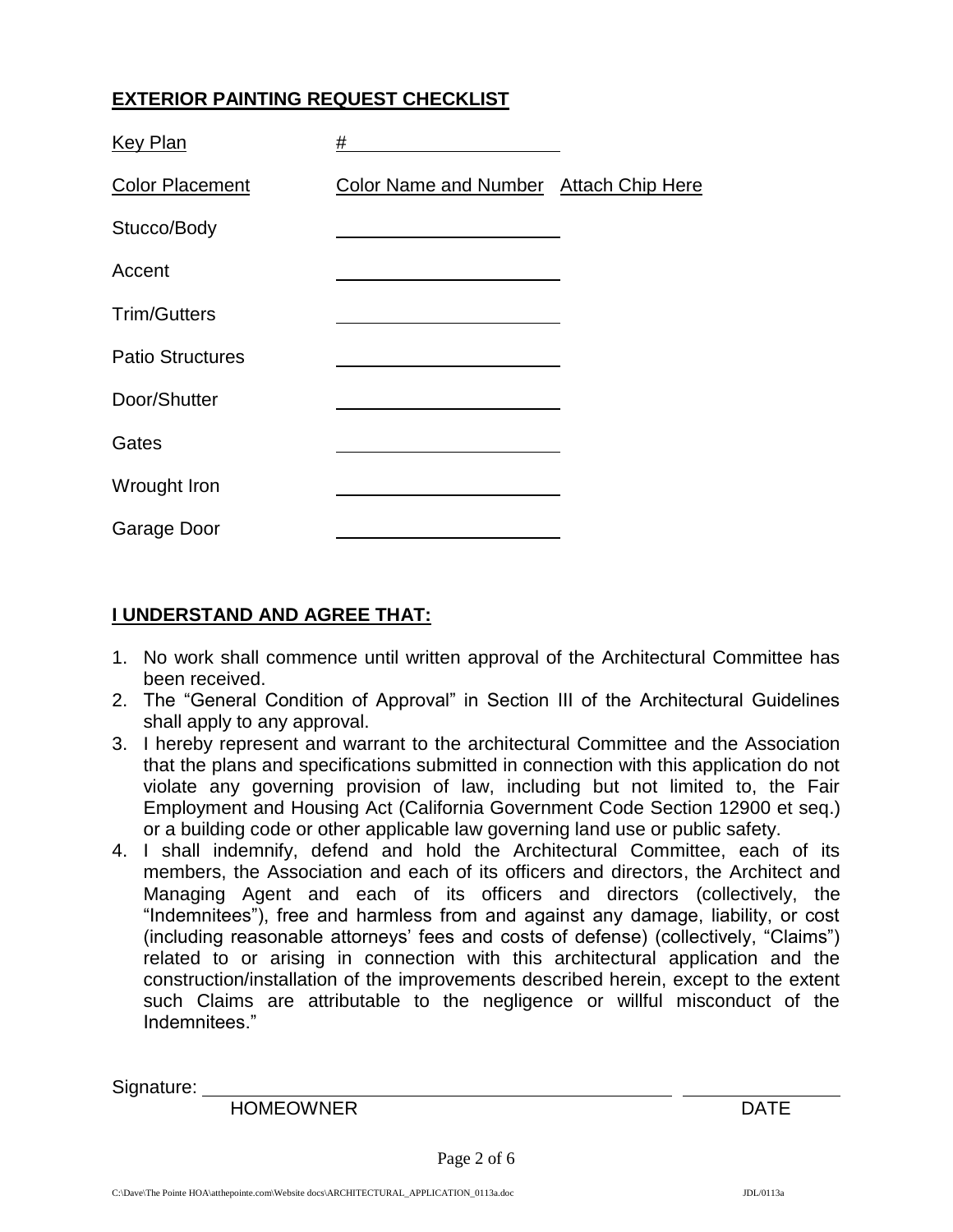#### **THE POINTE AT NEWPORT RIDGE NEIGHBOR NOTIFICATION**

Neighbor approval or disapproval of a particular improvement shall only be advisory and shall not be binding on the decision of the Architectural Committee and/or the Board of Directors of The Pointe at Newport Ridge Homeowners Association.

Facing, adjacent (having adjoining property lines) and impacted neighbors must sign below. The attached blueprints/plot plans were made available to the following neighbors for review and all four (4) copies have been initialed.

#### **NEIGHBOR:**

| Name             | Address | Signature |
|------------------|---------|-----------|
| <b>NEIGHBOR:</b> |         |           |
| Name             | Address | Signature |
| <b>NEIGHBOR:</b> |         |           |
| Name             | Address | Signature |
| <b>NEIGHBOR:</b> |         |           |
| Name             | Address | Signature |
| <b>NEIGHBOR:</b> |         |           |
| Name             | Address | Signature |

Neighbor's Comments: Additional comments may be included on the reverse side of this form or you may submit in writing any additional concerns or comments regarding the improvements of the property noted on this application to Keystone Pacific Property Management, (949) 833-2600.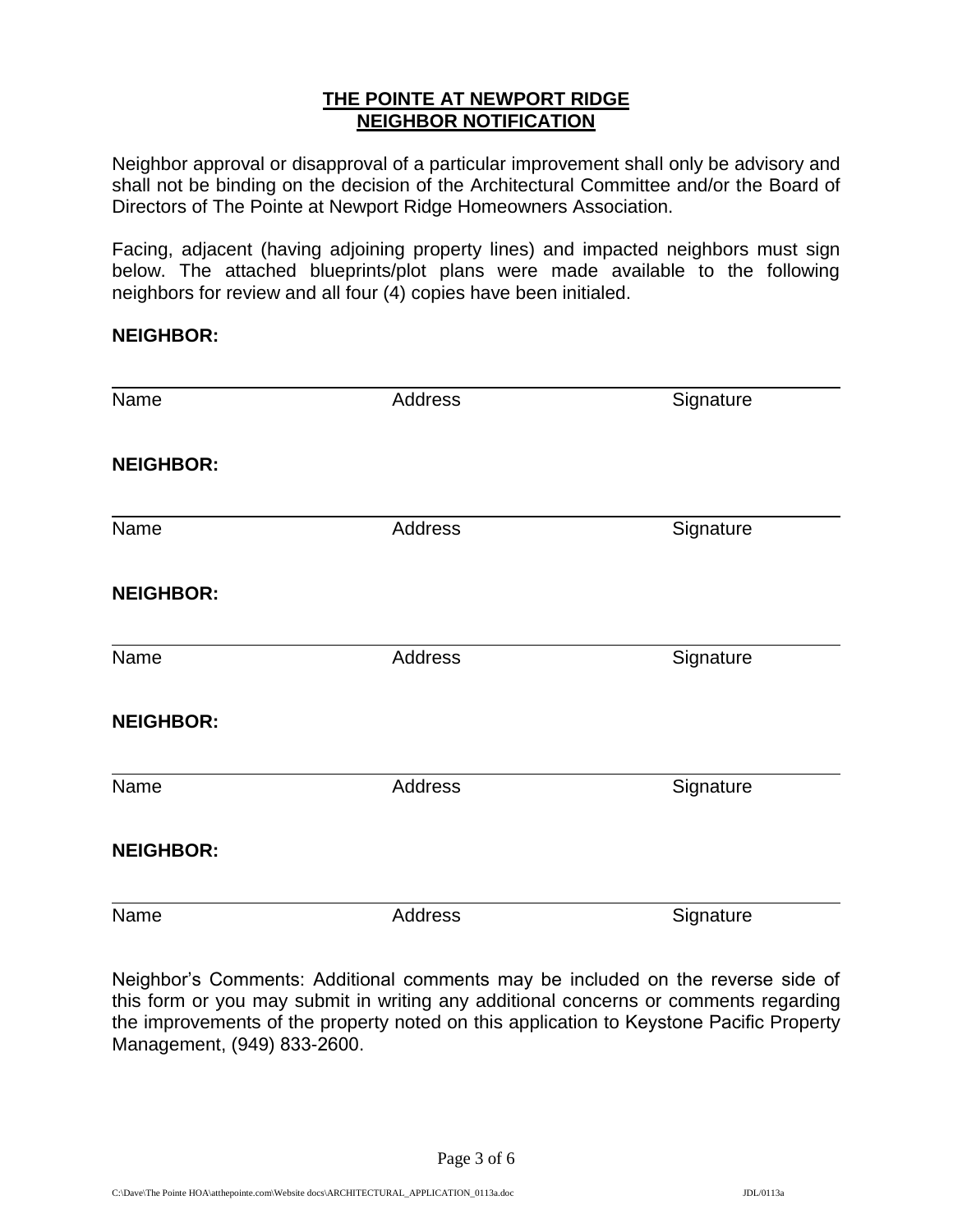#### **THE POINTE AT NEWPORT RIDGE SUBMITTAL CHECKLIST**

#### *TO BE COMPLETED BY THE MANAGEMENT COMPANY*

A description of what must be included on each of the blueprints/plot plans required below may be found in Section IV, B 1 through 6 of the Architectural Guidelines. **ALL IMPROVEMENTS – must be included with any and all submittal requests.** 

|       | Deposit check of \$500.00 for paint schemes and other small jobs or \$1,000.00 for<br>larger more extensive renovations made payable to "The Pointe at Newport<br>Ridge" |
|-------|--------------------------------------------------------------------------------------------------------------------------------------------------------------------------|
|       | Completed Architectural Improvement Application Form                                                                                                                     |
|       | Signed Neighbor Notification Form                                                                                                                                        |
|       | Photos of the front, back and sides of the house.                                                                                                                        |
|       | This Submittal Checklist (pages 1-4)                                                                                                                                     |
|       | 4 Sets of Blueprints/Plot Plans – initialed by neighbors<br>(including engineering plans if applicable, refer to Article IV, Section B, 1.C.)                            |
|       | 2 Sets of Material Samples. Must include product names and numbers.                                                                                                      |
| plans | INTERIOR/EXTERIOR IMPROVEMENTS - may be included on blueprints/plot                                                                                                      |
|       | Details of room additions and/or conversions and roof plans                                                                                                              |
|       | <b>Floor Plans</b>                                                                                                                                                       |
|       |                                                                                                                                                                          |

- \_\_\_\_ Details of windows, exterior doors, trim, shutters including color and dimensions
- Details of decks and/or stairs

#### **EXTERIOR IMPROVEMENTS**

- **Exterior Paint Applications (see page 2)**
- \_\_\_ Exterior elevations

\_\_\_\_ Details of gazebo, shade structures, trellis, and lighting

\_\_\_\_ Details of fireplace

(Note: upon completion, certificate letter of inspection for exterior fireplace)

- \_\_\_\_ Key Plan (all Paint Applications must include a complete key plan).
- \_\_\_\_ Benjamin Moore Paint Chips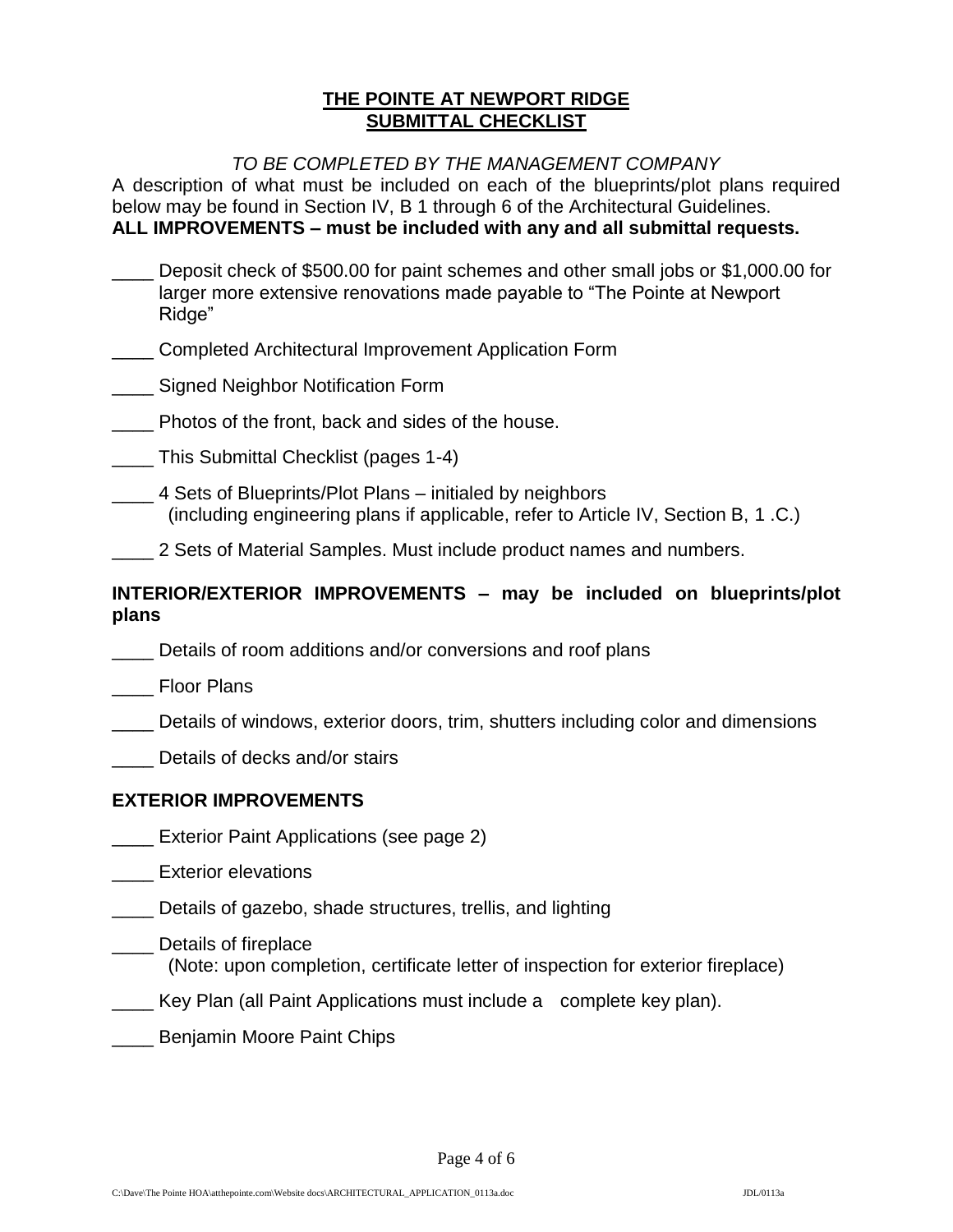#### **LANDSCAPE IMPROVEMENTS**

|  |  | _ Landscape plan – initialed by neighbors (may be included on blueprints/plot plans) |
|--|--|--------------------------------------------------------------------------------------|
|  |  |                                                                                      |

\_\_\_\_ Identify plant material (size, shape, and location)

- \_\_\_\_ Details of decks, fences and walls, stairs and lighting
- \_\_\_\_ Details of pool and/or spa and planter walls and hardscape

## **THE POINTE AT NEWPORT RIDGE ARCHITECTURAL COMMITTEE APPLICATION**

*TO BE COMPLETED BY THE ARCHITECTURAL COMMITEE* 

Reviewed by the Architectural Committee:

Date

( ) INCOMPLETE APPLICATION FOR THE FOLLOWING REASONS: RETURNED TO THE HOMEOWNER ON .

**Date** 

( ) APPROVED

( ) APPROVED SUBJECT TO THE FOLLOWING CONDITIONS:

( ) DISAPPROVED FOR THE FOLLOWING REASONS:

**COMMITTEE SIGNATURE:** 

| ۰, |
|----|
|----|

| Page 5 of 6 |  |  |  |
|-------------|--|--|--|
|-------------|--|--|--|